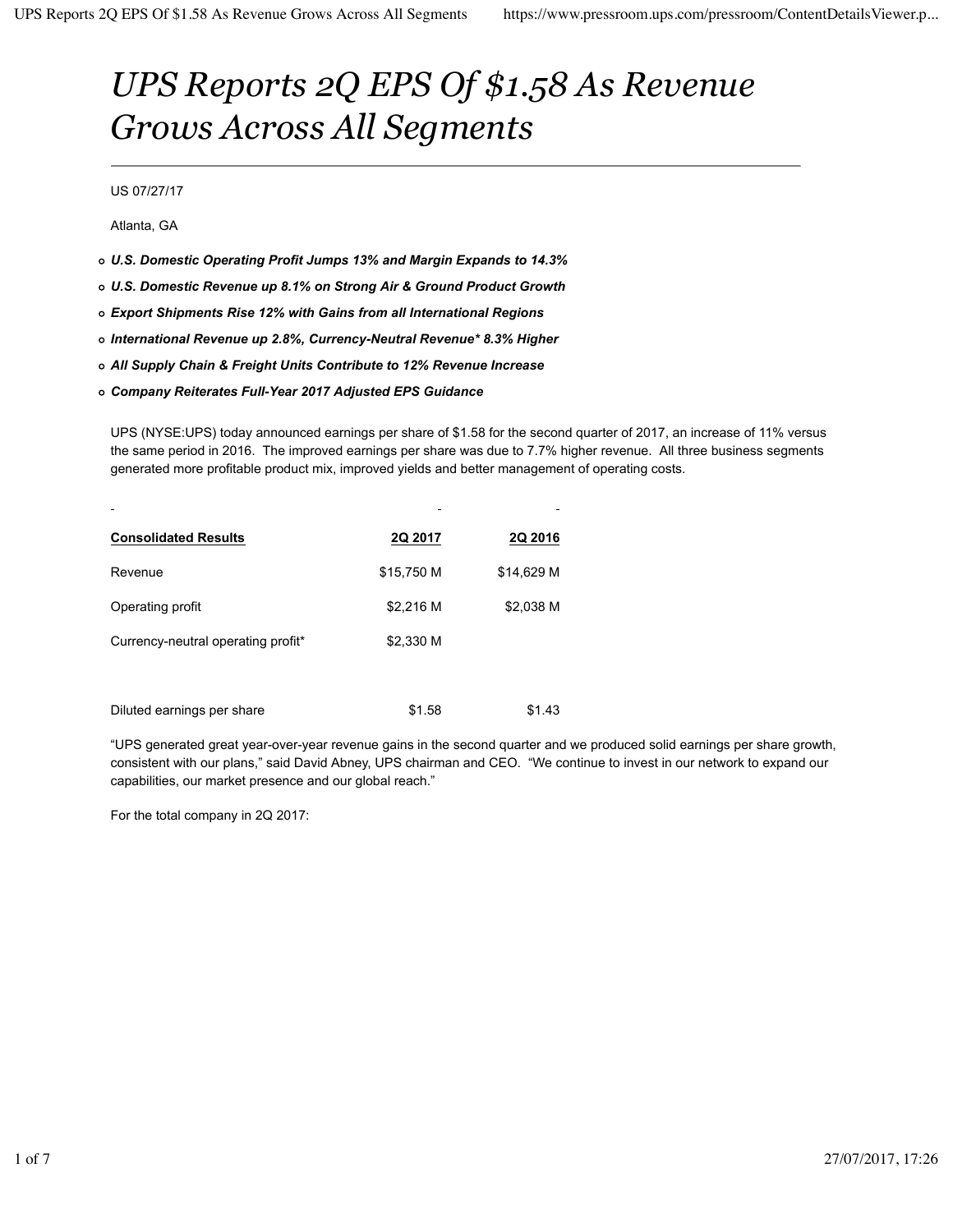- Revenue increased 7.7%, currency-neutral revenue\* jumped 8.9%.
- Revenue increased in all segments and major product categories, as expanded customer demand spread across the company's broad product portfolio.
- Operating profit was up 8.7% to \$2.2 billion driven by strong performance in the U.S. Domestic and Supply Chain and Freight segments.
- The favorable year-over-year 2Q EPS comparison includes benefits of about \$0.10, primarily from fuel and workers' compensation.
- Year-to-date capital expenditures to support investment strategies were \$2.0 billion.
- This year, UPS has paid dividends of nearly \$1.4 billion, an increase of 6.4% per share over the prior year, rewarding shareowners with continued strong dividend yield.
- As of June 30, 2017, the company has repurchased 8.4 million shares for more than \$900 million, reaffirming its commitment to return cash to shareowners.

# **U.S. Domestic Segment**

The Domestic segment benefitted from growing demand for ecommerce deliveries, which fueled an 8.1% increase in revenue over 2Q 2016. The U.S. consumer increasingly prefers to shop online and UPS is taking advantage of this trend through its unique portfolio of delivery solutions and industry-leading customer-facing technology.

| $\sim$           |           |           |
|------------------|-----------|-----------|
|                  | 2Q 2017   | 2Q 2016   |
| Revenue          | \$9,745 M | \$9,015 M |
| Operating profit | \$1,395 M | \$1,233 M |

For the U.S. Domestic segment in 2Q 2017:

- Revenue improved \$730 million over 2Q 2016 as ecommerce drove higher demand for UPS Air and Ground products.
- Next Day Air and Deferred Air shipments climbed 6.4% and 11% respectively, as customers continued to select UPS's quick and convenient solutions.
- Revenue per piece increased solidly across all products and was up 3.0% in total, as the company benefited from base-rate pricing actions and higher fuel surcharges versus 2Q 2016.
- Operating profit increased more than 13% and operating margin expanded 60 basis points to 14.3%.
- Operating costs for ongoing initiatives including facility construction and Saturday operations increased costs by about \$35 million.

# **International Segment**

The International segment generated solid top-line improvement with increased demand for cross-border shipments. Export shipments grew across all UPS regions, as customers took advantage of UPS's expanded portfolio, improved time-in-transit and industry-leading customs brokerage solutions. The International segment also made several announcements to expand its capacity and local-market presence.

| $\overline{\phantom{a}}$ | $\overline{\phantom{a}}$ |           |
|--------------------------|--------------------------|-----------|
|                          | 2Q 2017                  | 2Q 2016   |
| Revenue                  | \$3,163 M                | \$3,077 M |
| Operating profit         | \$583 M                  | \$613 M   |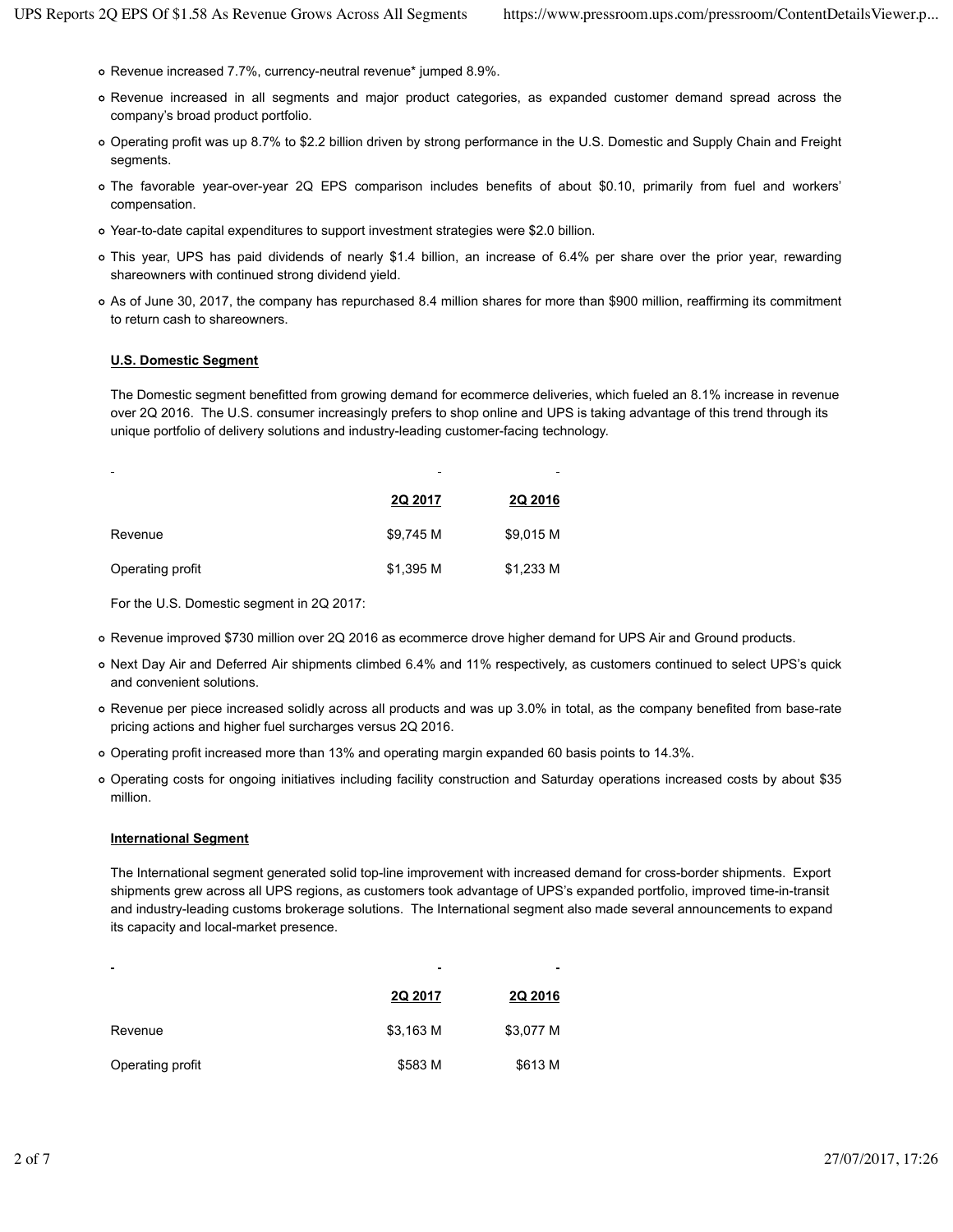Currency-neutral operating profit\* \$697 M

For the International segment in 2Q 2017:

- Operating margin was industry leading at 18.4%, and operating profit was \$583 million, including anticipated currency headwinds of \$114 million.
- Robust export growth continued at 12% led by Europe and Asia. All regions of the world contributed to the expansion.
- The segment reported a revenue increase of 2.8% over 2Q 2016, up 8.3% on a currency-neutral\* basis.
- During the quarter, UPS announced an exclusive partnership with Expo 2020 Dubai, created an innovative alliance with S.F. Express – a market-leading Chinese logistics company, and acquired Nightline Logistics, which solidified local market leadership in Ireland.

# **Supply Chain and Freight Segment**

"The Supply Chain and Freight segment again showed good momentum this quarter as the teams in each business unit are executing on revenue quality improvements combined with structural cost reduction programs," Abney said. "This performance shows balanced improvement across all business units as revenue and operating cost initiatives strengthen core performance."

|                  | 2Q 2017   | 2Q 2016   |
|------------------|-----------|-----------|
| Revenue          | \$2,842 M | \$2,537 M |
| Operating profit | \$238 M   | \$192 M   |

- Revenue increased 12% over 2Q 2016 as the company deeply aligned with preferred customers, strengthened revenue management initiatives and market conditions improved across all business units.
- Tonnage gains in Freight Forwarding and UPS Freight contributed to improved top-line results as economic conditions across non-retail markets continue to strengthen.
- Retail inventory replenishment and improved aerospace sector performance enhanced the Distribution unit results.
- Coyote Logistics delivered double-digit revenue growth as the unit continued to gain market share.
- All business units contributed to segment operating profit expansion of 24%, which included a one-time benefit.

# **Outlook**

The company provides guidance on an adjusted (non-GAAP) basis because it is not possible to predict or provide a reconciliation reflecting the impact of future pension mark-to-market adjustments, which would be included in reported (GAAP) results and could be material.

"Second quarter results were in line with our expectations and we are pleased with the progress on our strategic initiatives," said Richard Peretz, UPS chief financial officer. "Looking at the second half of the year, our core business performance will continue to produce solid results."

The company's full-year 2017 adjusted earnings per share guidance includes the following:

- o Second half currency headwinds and continued costs for strategic initiatives will weigh on results.
- One less operating day in 3Q 2017 compared to 3Q 2016 will contribute to relatively flat diluted earnings per share (EPS) growth.
- The tax rate is expected to be 35% for the second half of 2017 and excludes 4Q 2016 tax savings of approximately \$0.05 per share.

UPS reaffirms 2017 adjusted diluted EPS guidance to be between \$5.80 and \$6.10, which includes about \$400 million, or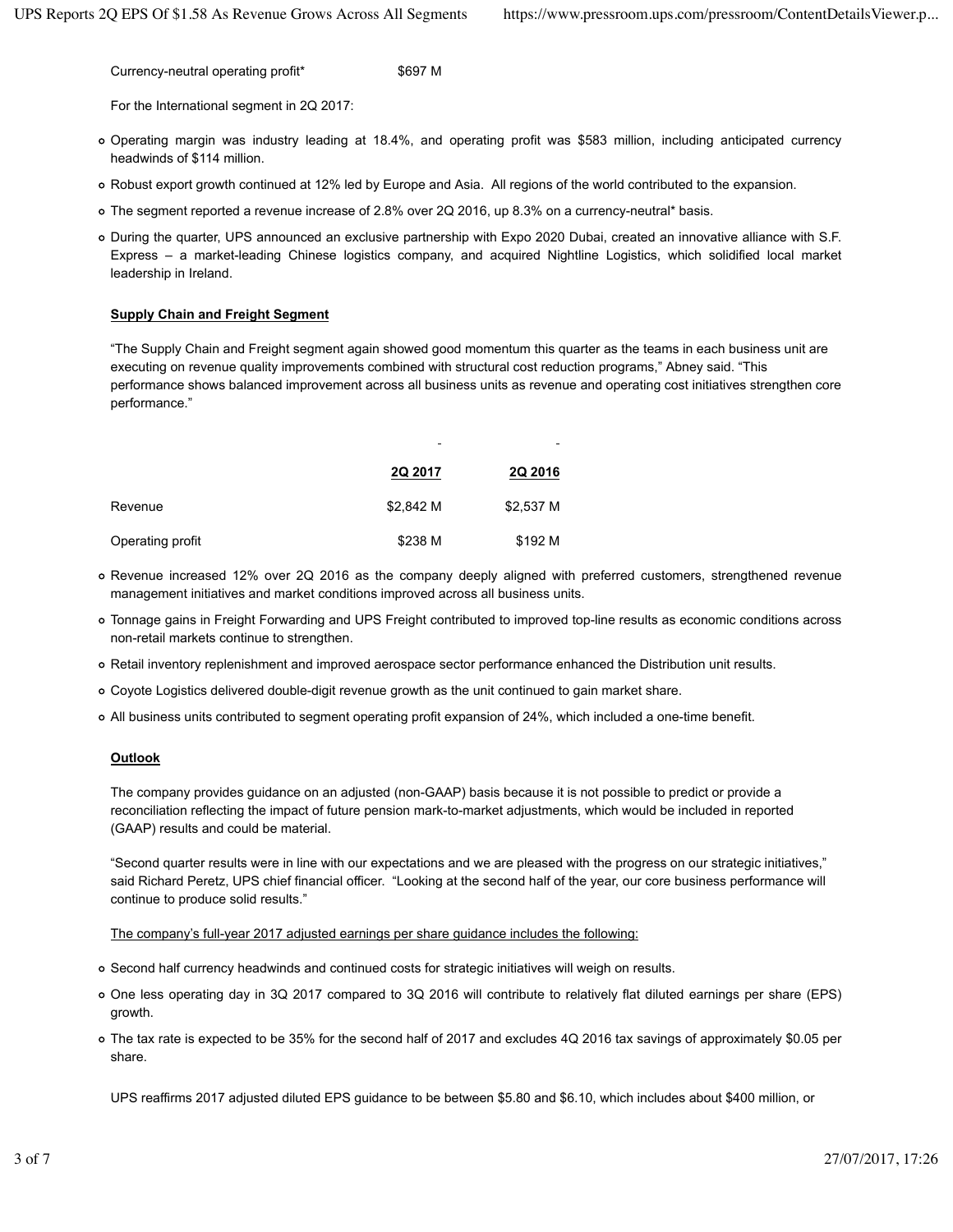\$0.30 per share of pre-tax currency headwinds.

## **\* See attached reconciliation of non-GAAP currency-neutral revenue and operating profit**

## **Conference Call Information**

UPS CEO David Abney and CFO Richard Peretz will discuss second-quarter results with investors and analysts during a conference call at 8:30 a.m. ET, July 27, 2017. That call is open to others through a live Webcast. To access the call, go to www.investors.ups.com (http://www.investors.ups.com) and click on "Earnings Webcast."

# **About UPS**

UPS (NYSE: UPS) is a global leader in logistics, offering a broad range of solutions including transporting packages and freight; facilitating international trade, and deploying advanced technology to more efficiently manage the world of business. Headquartered in Atlanta, UPS serves more than 220 countries and territories worldwide. The company can be found on the web at ups.com (http://www.ups.com/) or pressroom.ups.com (https://pressroom.ups.com/pressroom/Home.page) and its corporate blog can be found at **longitudes.ups.com** (http://longitudes.ups.com). To get UPS news direct, follow @UPS\_News on Twitter. (https://twitter.com/UPS\_News)

# **Forward-Looking Statements**

Except for historical information contained herein, the statements made in this release constitute forward-looking statements within the meaning of Section 27A of the Securities Act of 1933 and Section 21E of the Securities Exchange Act of 1934. Such forward-looking statements, including statements regarding the intent, belief or current expectations of UPS and its management regarding the company's strategic directions, prospects and future results, involve certain risks and uncertainties.

# **Reconciliation of GAAP and non-GAAP Financial Measures**

We supplement the reporting of our financial information determined under generally accepted accounting principles ("GAAP") with certain non-GAAP financial measures, including, as applicable, "as adjusted" operating profit, operating margin, pre-tax income, net income and earnings per share. The equivalent measures determined in accordance with GAAP are also referred to as "reported" or "unadjusted." Additionally, we periodically disclose free cash flow as well as currencyneutral revenue, revenue per piece and operating profit.

We believe that these non-GAAP measures provide additional meaningful information to assist users of our financial statements in understanding our financial results and assessing our ongoing performance because they exclude items that may not be indicative of, or are unrelated to, our underlying operations and may provide a useful baseline for analyzing trends in our underlying businesses. Management uses these non-GAAP financial measures in making financial, operating and planning decisions. We also use certain of these measures for the determination of incentive compensation award results.

Non-GAAP financial measures should be considered in addition to, and not as an alternative for, our reported results prepared in accordance with GAAP. Our non-GAAP financial information does not represent a comprehensive basis of accounting. Therefore, our non-GAAP financial information may not be comparable to similarly titled measures reported by other companies.

# *Currency-Neutral Revenue, Revenue per Piece and Operating Profit*

We supplement the reporting of our revenue, revenue per piece and operating profit with similar non-GAAP measures that exclude the period-over-period impact of foreign currency exchange rate changes and hedging activities. We believe currency-neutral revenue, revenue per piece and operating profit information allows users of our financial statements to understand growth trends in our products and results. We evaluate the performance of our International Package and Supply Chain and Freight businesses on a currency-neutral basis.

Currency-neutral revenue, revenue per piece and operating profit are calculated by dividing current period reported U.S. dollar revenue, revenue per piece and operating profit by the current period average exchange rates to derive current period local currency revenue, revenue per piece and operating profit. The derived current period local currency revenue, revenue per piece and operating profit are then multiplied by the average foreign exchange rates used to translate the comparable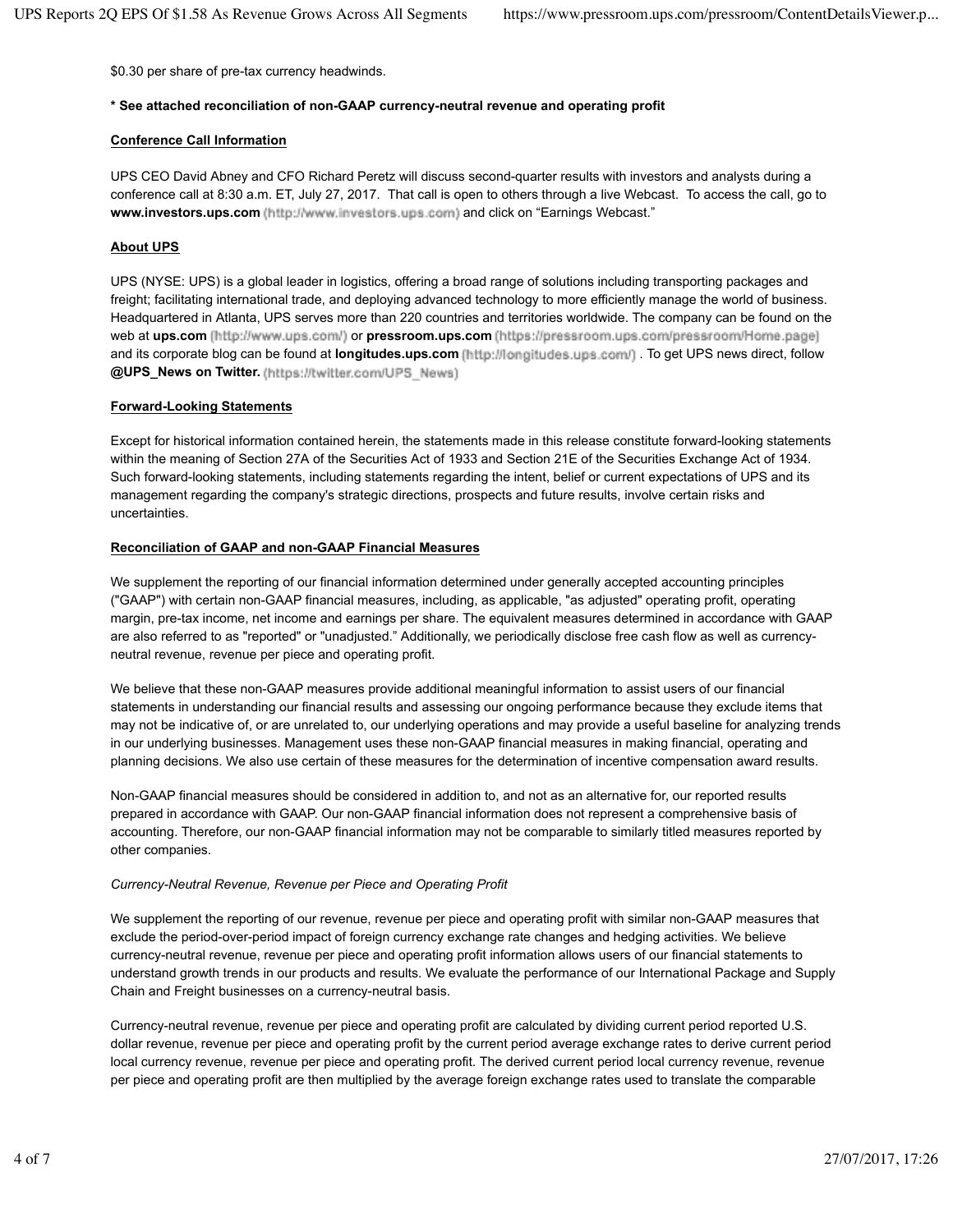results for each month in the prior year period (including the period over period impact of foreign currency revenue hedging activities). The difference between the current period reported U.S. dollar revenue, revenue per piece and operating profit and the derived current period U.S. dollar revenue, revenue per piece and operating profit is the period over period impact of currency fluctuations.

## **Reconciliation of GAAP and non-GAAP Revenue, Revenue Per Piece and Operating Profit (in millions, except Per Piece amounts):**

#### **Three Months Ended June 30**

|                                    | 2017 As-<br>Reported<br>(GAAP) | 2016 As-<br><b>Reported</b><br>(GAAP) | % Change<br>(GAAP) | <b>Currency Impact GAAP)</b>   | 2017<br>Currency-<br><b>Neutral</b><br>$(non-$ | % Change (non-<br><b>GAAP)</b> |
|------------------------------------|--------------------------------|---------------------------------------|--------------------|--------------------------------|------------------------------------------------|--------------------------------|
| <b>Average Revenue Per Piece:</b>  |                                |                                       |                    |                                |                                                |                                |
| International Package:             |                                |                                       |                    |                                |                                                |                                |
| Domestic                           | \$<br>$5.99$ \$                | 6.07                                  | $-1.3%$            | \$0.36                         | 6.35<br>- \$                                   | 4.6%                           |
| Export                             | 29.22                          | 31.36                                 | $-6.8%$            | 1.60                           | 30.82                                          | $-1.7%$                        |
| <b>Total International Package</b> | 16.31                          | 16.70                                 | $-2.3%$            | 0.91                           | 17.22                                          | 3.1%                           |
| Consolidated                       |                                | $$10.75$ \$ 10.57                     | 1.7%               | \$0.15                         | \$10.90                                        | 3.1%                           |
| Revenue:                           |                                |                                       |                    |                                |                                                |                                |
| U.S. Domestic Package              |                                | \$9,745 \$9,015                       | 8.1%               | \$<br>$\overline{\phantom{a}}$ | \$9,745                                        | 8.1%                           |
| International Package              | 3,163                          | 3,077                                 | 2.8%               | 170                            | 3,333                                          | 8.3%                           |
| Supply Chain & Freight             | 2,842                          | 2,537                                 | 12.0%              | 14                             | 2,856                                          | 12.6%                          |
| Total revenue                      |                                | \$15,750 \$14,629                     | 7.7%               | \$184                          | \$15,934                                       | 8.9%                           |
| <b>Operating Profit:</b>           |                                |                                       |                    |                                |                                                |                                |
| U.S. Domestic Package              |                                | $$1,395$ \$ 1,233                     | 13.1%              | \$<br>$\blacksquare$           | \$1,395                                        | 13.1%                          |
| International Package              | 583                            | 613                                   | $-4.9%$            | 114                            | 697                                            | 13.7%                          |
| Supply Chain & Freight             | 238                            | 192                                   | 24.0%              | $\equiv$                       | 238                                            | 24.0%                          |
| Total operating profit             |                                | \$2,216 \$2,038                       | 8.7%               | \$114                          | \$2,330                                        | 14.3%                          |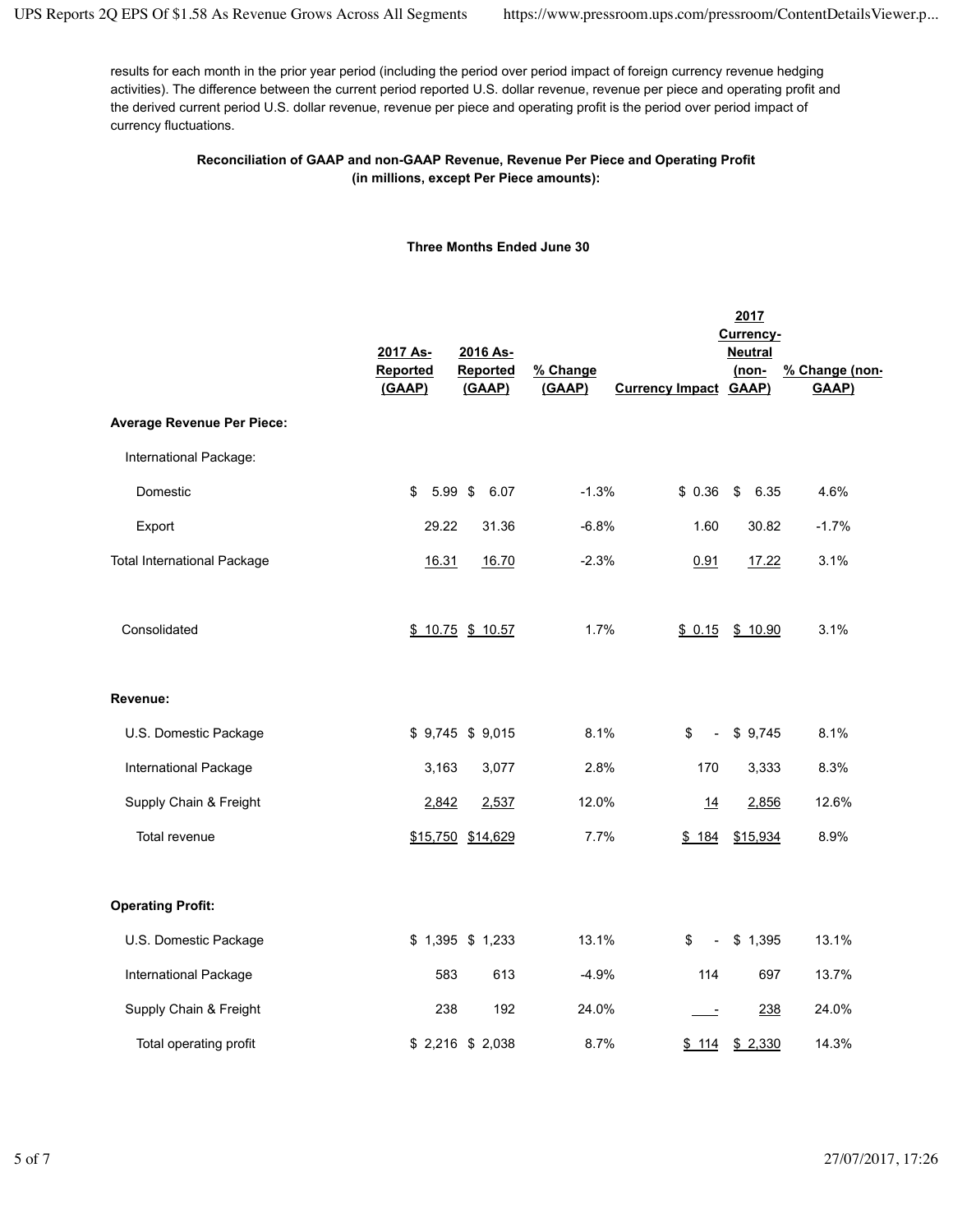## **Six Months Ended June 30**

|                                    |                         |                                        | 2017<br>Currency-        |
|------------------------------------|-------------------------|----------------------------------------|--------------------------|
|                                    | 2016 As-<br>2017 As-    |                                        | <b>Neutral</b>           |
|                                    | Reported<br>Reported    | % Change                               | $non-$<br>% Change (non  |
|                                    | (GAAP)<br>(GAAP)        | (GAAP)<br><b>Currency Impact GAAP)</b> | GAAP)                    |
| <b>Average Revenue Per Piece:</b>  |                         |                                        |                          |
| International Package:             |                         |                                        |                          |
| Domestic                           | \$<br>$5.85$ \$<br>5.99 | $-2.3%$<br>$$0.32$ \$                  | 3.0%<br>6.17             |
| Export                             | 28.67<br>30.90          | $-7.2%$<br>1.63                        | $-1.9%$<br>30.30         |
| <b>Total International Package</b> | 15.88<br>16.54          | $-4.0%$<br>0.90                        | 1.5%<br>16.78            |
| Consolidated                       | $$10.63$$ \$ 10.48      | 1.4%                                   | 2.9%<br>$$0.15$ $$10.78$ |
| Revenue:                           |                         |                                        |                          |
| U.S. Domestic Package              | \$19,280\$18,099        | 6.5%<br>\$<br>$\blacksquare$           | \$19,280<br>6.5%         |
| International Package              | 6,221<br>5,991          | 3.8%<br>340                            | 6,561<br>9.5%            |
| Supply Chain & Freight             | 4,957<br>5,564          | 12.2%<br>$\overline{24}$               | 12.7%<br>5,588           |
| <b>Total revenue</b>               | \$ 31,065 \$ 29,047     | 6.9%                                   | \$ 364 \$ 31,429<br>8.2% |
| <b>Operating Profit:</b>           |                         |                                        |                          |
| U.S. Domestic Package              | $$2,471$ \$ 2,335       | \$<br>5.8%<br>$\Box$                   | \$2,471<br>5.8%          |
| International Package              | 1,112<br>1,187          | $-6.3%$<br>233                         | 1,345<br>13.3%           |
| Supply Chain & Freight             | 417<br>339              | 23.0%<br>$\overline{1}$                | 23.3%<br>418             |
| Total operating profit             | $$4,000$ \$ 3,861       | 3.6%                                   | 9.7%<br>$$234$ $$4,234$  |

# Inquiries

For more information about this press release, contact:

**Steve Gaut +14048288787 (tel:+14048288787) sgaut@ups.com (mailto:sgaut@ups.com) Scott Childress +14048287957 (tel:+14048287957)**